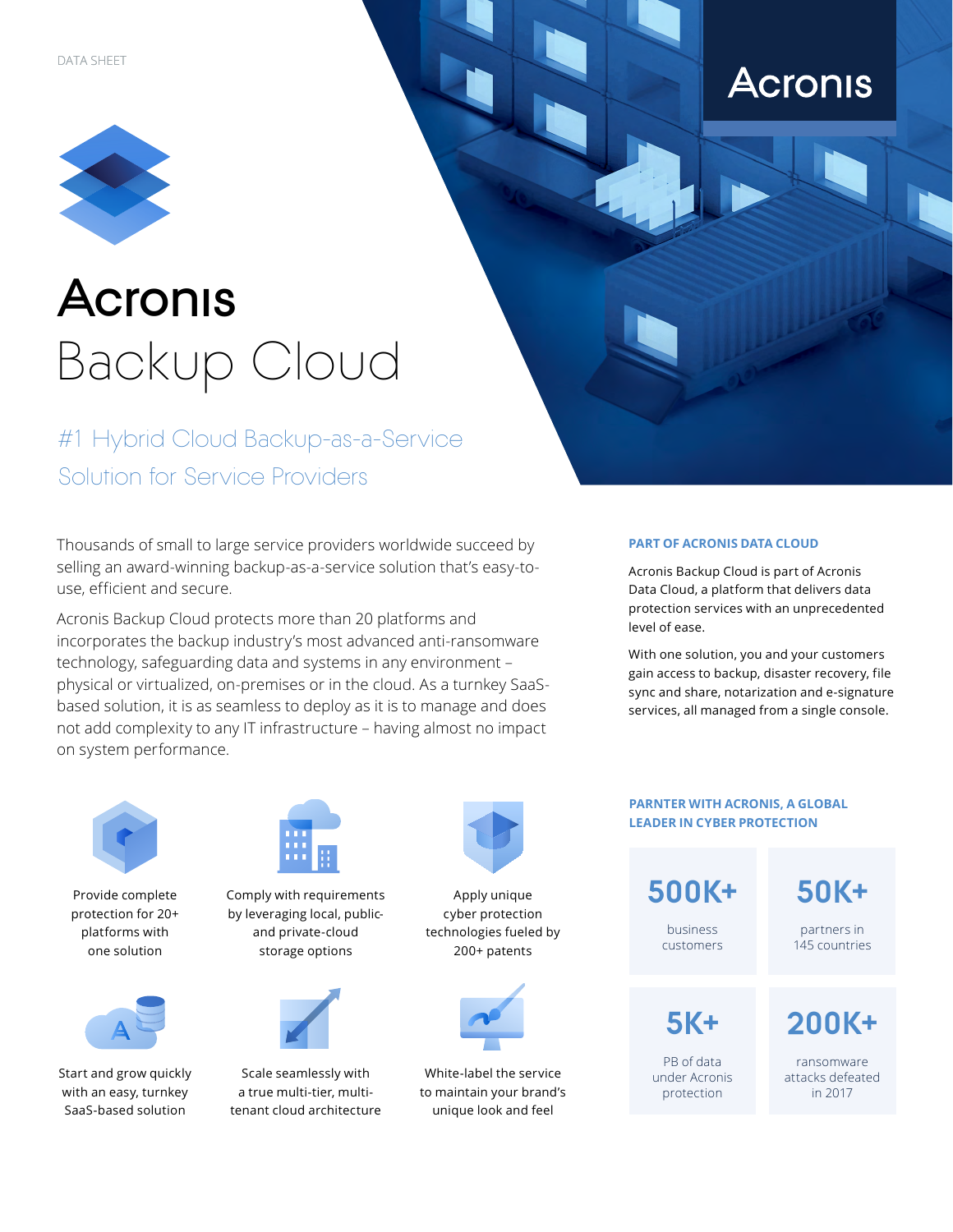## **KEY DATA PROTECTION FEATURES**

## **Complete protection for 20+ platforms**

Streamline your data protection efforts using just one solution with support for Windows and Linux servers and VMs, six major hypervisors, PCs, Macs, iOS and Android mobile devices, Microsoft on-premises apps, Office 365, and websites.

# **Flexible backup storage options**

Comply with business requirements given flexible storage options: ready-to-use Acronis Cloud Storage, Acronis Backup Gateway software component (for storing backups on third-party off-site storage or public clouds like AWS, Azure and Google Cloud Platform), local networked storage and Acronis Storage, a scalable onpremises storage solution.

# **Multiple backup types**

Back up disks/volumes (with all information required for the operating system to boot), individual files or folders, system state (for Microsoft Windows systems), or ESXi configuration.

# **Physical data shipping service**

Perform initial seeding faster by saving the initial full backup to a hard drive on customer premises and shipping it to an Acronis data center. There the initial seeding backup will be uploaded to the cloud storage.

# **Customizable backup scheduling**

Perform manual or automatic backups according to the desired schedule and frequency – monthly, weekly, daily, hourly, or even every 10 minutes.

## **Proven encryption with password protection**

Maintain regulatory compliance by protecting your backups with AES-256 data encryption in transit and at rest, so only you can access the data.

# **Security management**

Rest assured your data is safe and business processes can remain uninterrupted. Acronis maintains a security management system which complies with key international security standards (like GDPR and HIPAA) and has received certifications such as ISO 27001 and ISO 9001.

# **Acronis Active Protection**

Stop ransomware with the backup industry's most advanced, AI-based anti-ransomware technology that protects files, backups, and the backup agents in realtime. Any files impacted before an attack was deflected are automatically restored.

## **Acronis Universal Restore**

Reduce time spent on recovery tasks. Acronis Universal Restore makes dissimilar hardware recovery dramatically faster by detecting the machine type and auto-installing appropriate drivers for the hardware.

#### **Acronis Instant Restore**

Achieve best-in-industry RTOs by starting any Windows or Linux system (physical or virtual) directly from the backup storage on your existing Microsoft Hyper-V or VMware vSphere ESXi host – without moving data.

# **Web-based backup and recovery console**

Perform all data protections tasks with a multi-tenant backup and recovery console – with no connection to the on-premises servers required over RDP.



# **Complete Microsoft Office 365 protection**

Protect data in Microsoft Exchange Online, OneDrive for Business, and SharePoint Online with comprehensive cloud-to-cloud backup.

## **Easy DRaaS add-on**

Add DR functionality to the backup system in mere minutes with Acronis Disaster Recovery Cloud and protect critical corporate workloads by instantly spinning up IT systems in the managed cloud recovery site.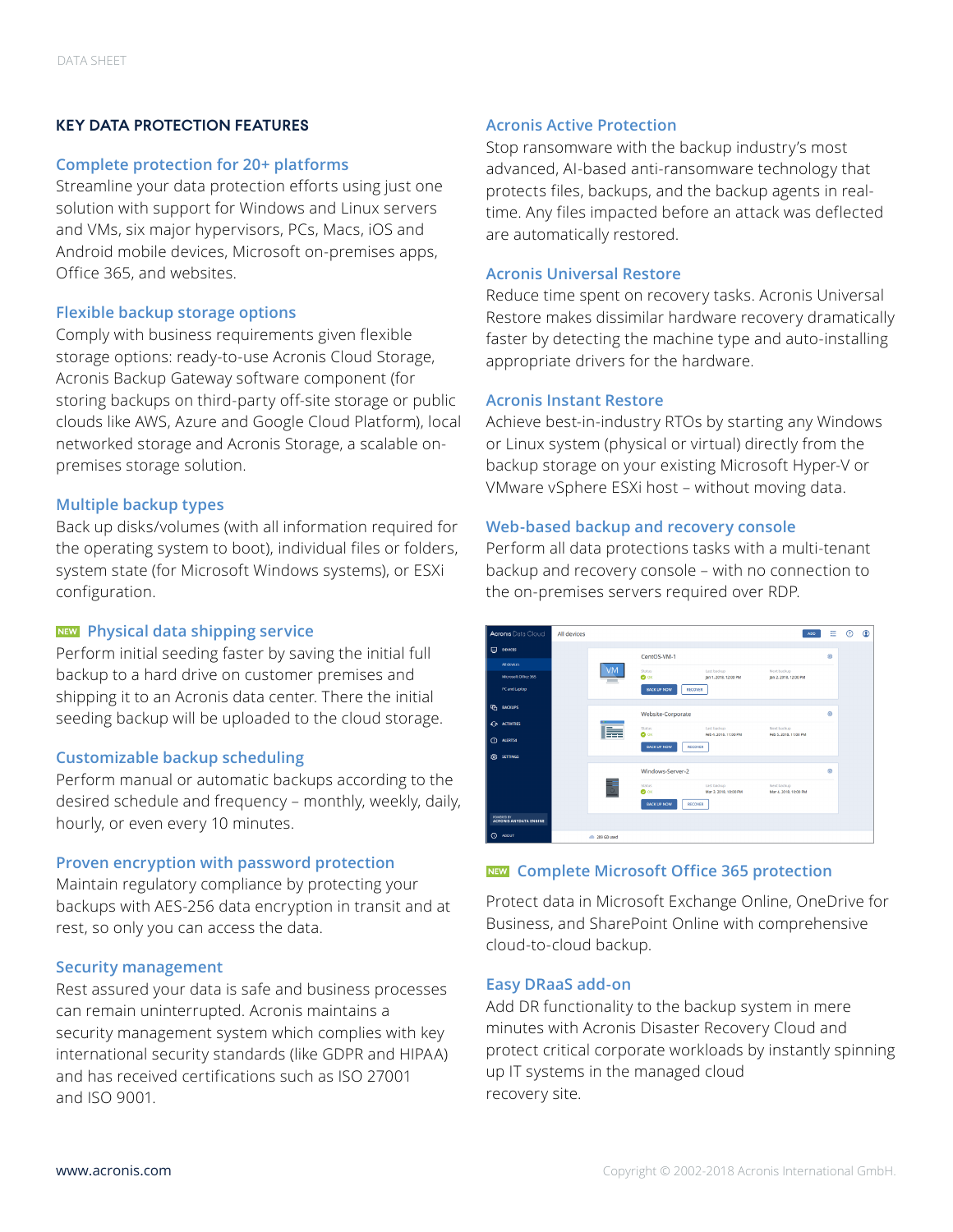## **KEY FEATURES FOR SERVICE PROVIDERS**

Built on the powerful Acronis Data Cloud platform, Acronis Backup Cloud includes all features designed for service providers. For example:

## **Three deployment options**

Control the deployment by choosing the model that's right for you – from Acronis-hosted (turnkey SaaS solution), hybrid (cloud storage hosted by service provider), or service provider-hosted (private cloud).

## **Zero up-front costs with Acronis-hosted model**

Save money and increase your margins by reducing time spent installing and configuring a backup solution and eliminating the need to purchase and maintain additional hardware. With the default Acronis-hosted model, you can focus on servicing your customers because we maintain all components of the SaaS solution.

# **Multi-tier and multi-tenant architecture**

Provision services quickly and minimize time spent managing customer and partner accounts. Acronis Data Cloud's multi-tier, multi-tenant architecture ensures optimal administrative efficiency: create customer or partner accounts in seconds, customize unique offerings, manage quotas, features and administrative privileges using vertical grouping.

## **Web console for easy, scalable management**

Enjoy the web-based multi-tenant management console — a single spot for accounts provisioning, user and reseller management, reporting, monitoring, and other tasks.

| AlphaComm > P Local customers     |                                |                                           |                                     |                    | + New                        | $\alpha$<br>Search             | @<br>9        |
|-----------------------------------|--------------------------------|-------------------------------------------|-------------------------------------|--------------------|------------------------------|--------------------------------|---------------|
| 卫<br><b>OVERVIEW</b>              | $\lambda$<br>ĸ.                |                                           |                                     |                    |                              | Add wideet<br>L. Download<br>⊕ | <b>⊠</b> Send |
| Usage                             | <b>ACTIVITIES FOR 24 HOURS</b> |                                           | <b>ACTIVITIES FOR 7 DAYS</b>        |                    | <b>MONTHLY STORAGE USAGE</b> |                                |               |
| <b>Operations</b>                 |                                |                                           | 100                                 |                    |                              | Current size: 351.65 GB        |               |
| 땧<br><b>CLIENTS</b>               | 120<br>Activities              | <b>OK</b><br>60<br>Warning<br>30<br>Error | 75<br>s<br>$\overline{\mathcal{N}}$ |                    |                              | 500<br>375<br>250<br>125       |               |
| ໍ່ຜື<br><b>USERS</b>              |                                | 130                                       | a.                                  |                    |                              | 0.08<br><del>.</del>           |               |
| Λ<br><b>ALERTS</b>                |                                |                                           | MON                                 | TUF<br>WFD.<br>THU | PRI<br>SAT<br>SUM            | 26 May<br>8310                 | 22 Jun        |
| 尙<br><b>REPORTS</b>               | <b>ALERTS</b>                  |                                           |                                     |                    |                              |                                |               |
|                                   | Severity                       | Alert time raised 4                       | Device                              | Plan               | Alert time raised            | Account                        | ö             |
| හූ<br><b>SETTINGS</b>             | $\sim$ Los Barrios 4           |                                           |                                     |                    |                              |                                | Go to client  |
|                                   | <b>Q</b> Critical              | 16 Mar 10:34 AM                           | Homer                               | My Plan1 Daily     | 16 Mar 10:34 AM              | dee_jacobson@hotmail.com       |               |
|                                   | <b>Q</b> Error                 | 15 Mar 11:22 AM                           | DC3.corp                            | Daily Backup       | 15 Mar 11:22 AM              | helena.sauer@janice.net        |               |
|                                   | $\bullet$ ox                   | 22 Dec 9:04 AM                            | HP_5768                             | Backup Plan 2      | 22 Dec 9:04 AM               | claudine.crona@vahoo.com       |               |
|                                   | A Warning                      | 15 Mar 4:20 PM                            | Dell 4538902                        | Plan 4             | 15 Mar 4:20 PM               | reinger.daisha@bogisich.name   |               |
|                                   | $~\vee~$ Mario Pizza 46        |                                           |                                     |                    |                              | Go to client                   |               |
| <b>Acronis Cloud</b>              | <b>Q</b> Critical              | 16 Mar 10:34 AM                           | Homer                               | My Plan1 Daily     | 16 Mar 10:34 AM              | annie_luettgen@erling.org      |               |
| Powered by Acronis AnyData Engine | <b>O</b> Error                 | 15 Mar 11:22 AM                           | DC3.corp                            | Daily Backup       | 15 Mar 11:22 AM              | adams.eloy@yahoo.com           |               |

# **Straightforward pay-as-you-go pricing**

Meet the dynamic needs of your customers with a 100 percent pay-per-use licensing model. Per-GB and perseat/per-device types of licensing are available.

#### **Self-service recovery web console**

Provide your customers' employees with a web-based, touch-friendly console to access backups and search for and restore files wherever and whenever it's needed. There will be no need to contact MSPs or corporate admins to execute basic tasks.

## **User interface in 18 languages**

Serve more target markets. The web-based management console is available in 18 languages, with user-based language settings and the ability to easily switch between languages.

## **Integration with PSA and RMM systems**

Deliver services instantly using the native integration with Autotask, ConnectWise Automate, ConnectWise Manage, cPanel, Flexiant, HostBill, Kaseya, Odin, Plesk, and WHMCS.

## **Integration with custom provisioning systems**

Assimilate systems by leveraging a powerful RESTful management API or enable integration via the Acronis Backup Cloud Application Packaging Standard (APS) package.

## **Comprehensive white-labeling**

Differentiate your brand with advanced data protection services that maintain your brand's unique look and feel. Multiple features make it easy to be you.

# **Dedicated go-to-market support**

Get pre- and post-sales support from a designated team of marketing and sales specialists. Acronis is here to help you in all stages of the customer lifecycle.

# **Acronis Professional Services**

Our technology experts and business consultants can help you build an efficient business case, design your data protection plan, and quickly roll out services with minimal risk and costs.